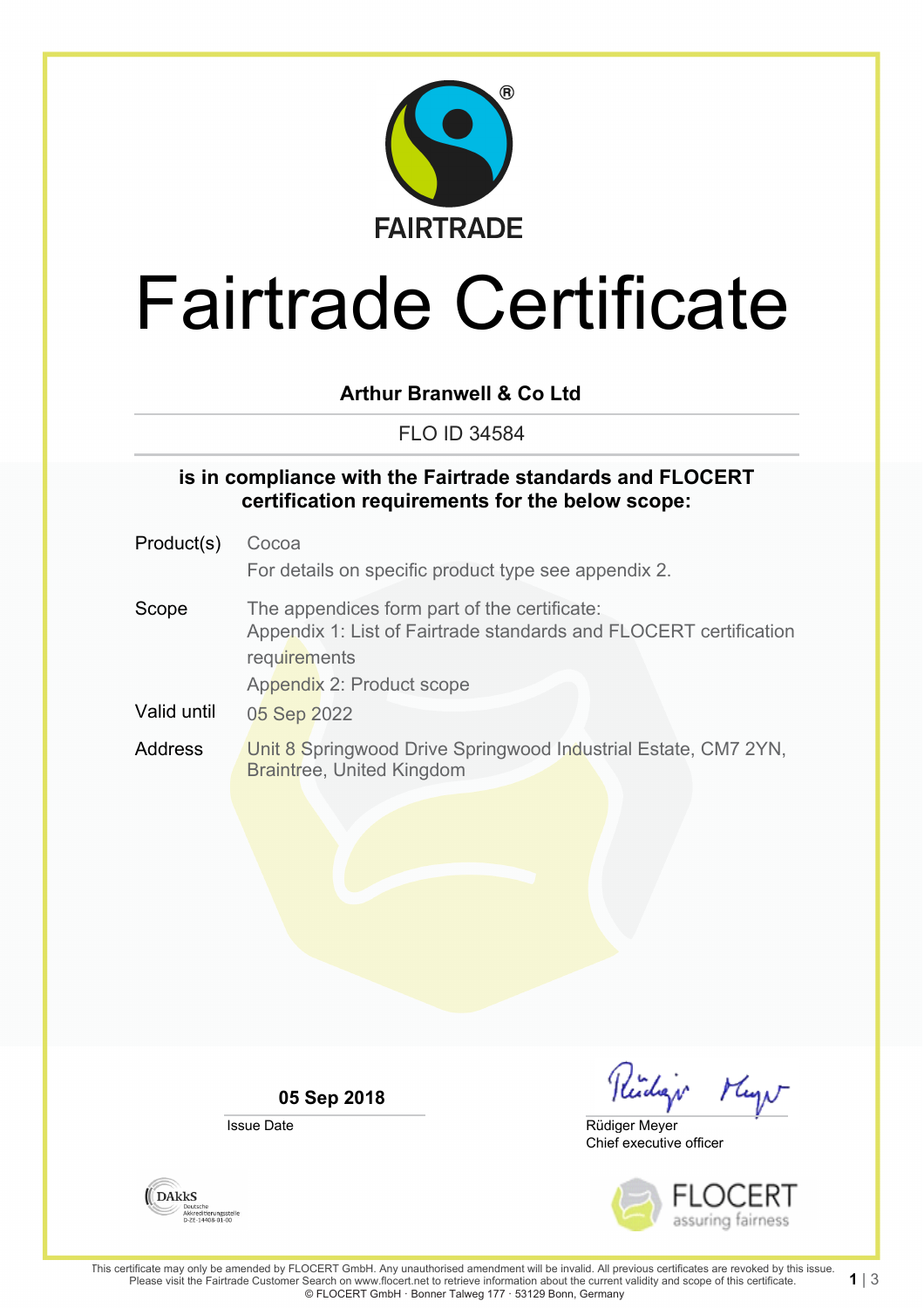

# Fairtrade Certificate

## **Arthur Branwell & Co Ltd**

FLO ID 34584

**Appendix 1:**

**List of Fairtrade standards and FLOCERT certification requirements**

### **The organization Arthur Branwell & Co Ltd with FLO ID 34584 ... is in compliance with the following Fairtrade standards**

Trader SCORE

• Fairtrade Trade Standard

• Fairtrade Standard for Cocoa for Small Producer Organizations

#### **... is in compliance with the following FLOCERT certification requirements**

Trader SCORE • FLOCERT Public Compliance Criteria List - Trade Certification